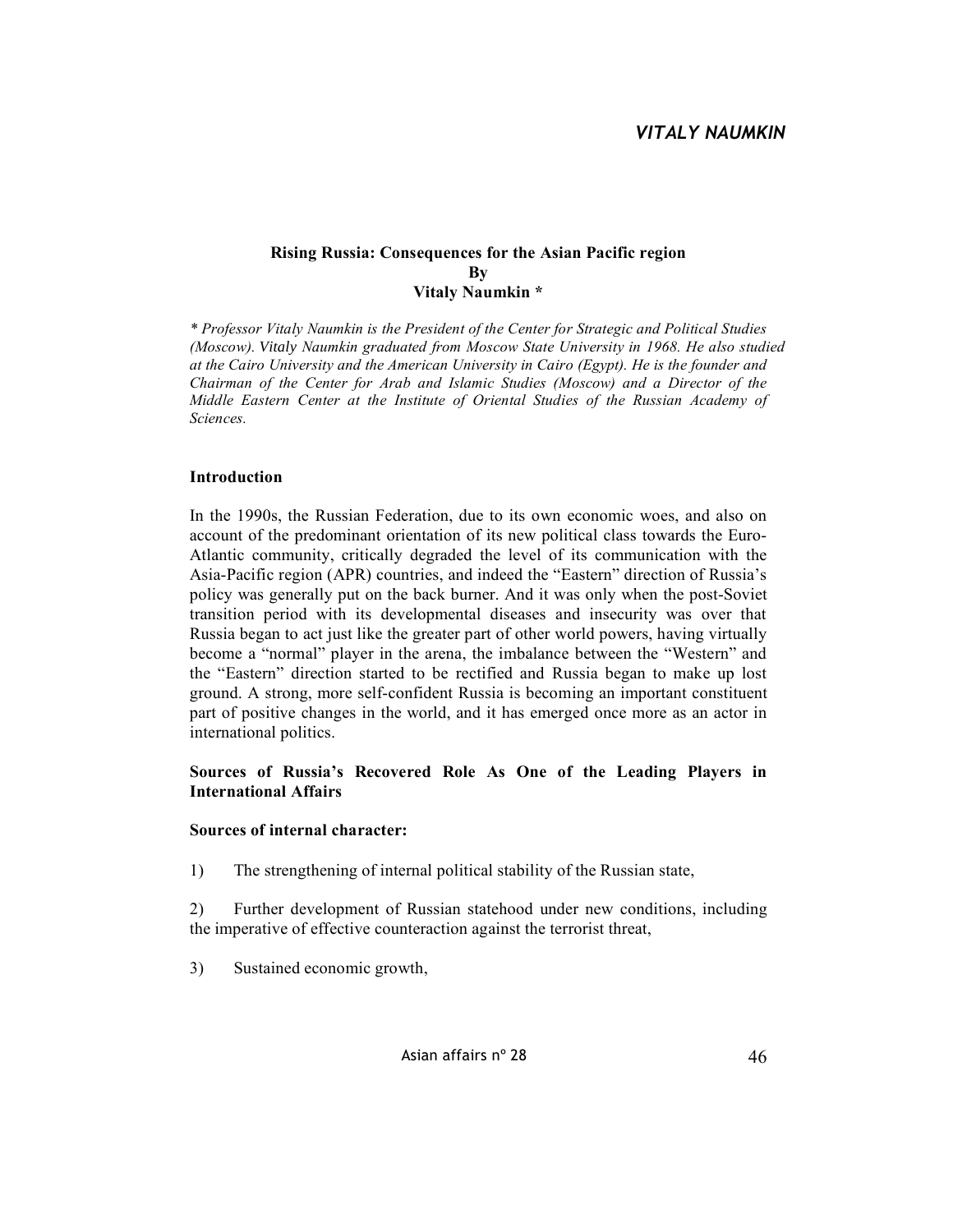4) A resolute turn towards the enhancement of social policy and investment into human resources by adopting national programs in the field of health, education and science, agriculture and the solution of housing problems.

Many Russian experts believe that the high rates of economic growth and the pursued macroeconomic policies will enable Russia in the coming decade to join the six and by 2020 five world's largest economies.

Worthy of note in this respect are the goals set by President Vladimir Putin in early 2008: the further deepening of market and democratic transformations, the switch of Russia's economy from the inertia-ridden development path based on energy and raw material exports to the path of innovation. These tasks are spelled out in detail in the presidential Strategy of Russia's Socioeconomic Development presented at a session of the State Council, whose realization is to be based on the Conception of the Country's Socioeconomic Development worked out by the government. In contrast to previous strategies based on naïve ideas about the miraculous nature of the mechanisms of market self-organization, the present Strategy is distinguished by a shrewd understanding of the complex situation in Russian economy.

The Strategy draws up the following principal guidelines of Russia's socioeconomic development up to 2020: Russia's reemergence as one of the world's technological leaders, a fourfold rise in labor productivity in the main sectors of the Russian economy, an increase in the share of the middle class to 60- 70 percent of the population, a reduction of the mortality rate one-half and an increase in the population's average life expectancy to 75 years.

The Strategy focuses effort on the solution of three key problems: the creation of equal opportunities for people, the formation of a motivation for innovative behavior and the radical enhancement of economic efficiency based above all on the rise in labor productivity.

State policy priorities are likewise defined: investments into human capital, the growth of education, science, public health, the establishment of a national innovation system, the development of our natural advantages and modernization of the economy, the development of its new competitive sectors in high-technology domains of the economy of knowledge, the reconstruction and expansion of productive, social and financial infrastructure.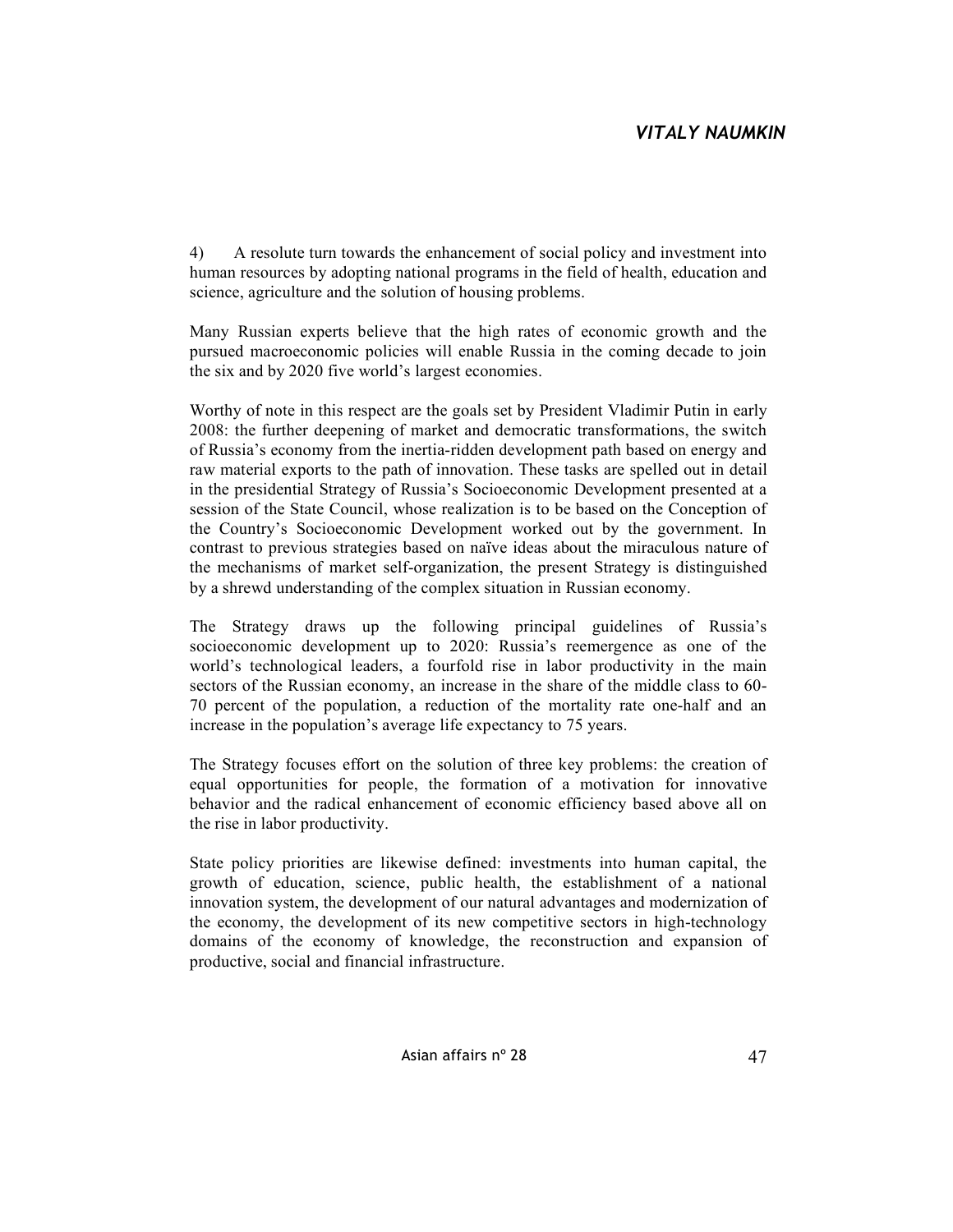Such a development scenario for the Russian economy guarantees the stability of growth and high momentum. On the whole, as of today the prospects for the realization of such a scenario are shaping up favorably enough.

### **Sources of external character:**

There is also a whole series of external sources, fostering the recovery of Russia's role as one of the leading players in world politics. These are as follows:

1) The intensified role of the energy factor in international relations and Russia's transformation into the only "hydrocarbon power" possessing nuclear weapons de facto restored to Russia the status of a great power and, along with it, the international capacities of a global character.

2) A change in the military-political situation in the world in the direction favorable for the restoration of Russia's erstwhile might. The bipolar confrontation is over, which has opened fresh opportunities for Russia's constructive cooperation with other states at the regional and global level. Russia has no explicit enemies and therefore no particular need to waste exorbitant financial and raw material resources on militarization and economically exhaust itself with it.

3) The international landscape around Russia has swiftly changed – through a dynamic development of a whole series of states and regions. The economic potential of new centers of world growth, among which India and China stand out with particular prominence, is converted into their political clout in the nascent multipolar world. This affords Russia no small advantages, as the interest of major Asian states in multilateral cooperation – not only with the industrially developed countries of market democracies but also with Russia – is growing.

All this taken together has conditioned Russia's *supertask* – to give rise to a renewed foreign-policy project that would not only be adequate to Russia's new role and opportunities in the changing external environment but also be geared to a search for a reasonable balance between the interests of all subjects of international intercourse. The task is likewise to preserve and consolidate the modernizing thrust of RF foreign policy, raising its competitiveness, which is to be achieved, among other things, by ridding its international status of raw material or nuclear quality alone.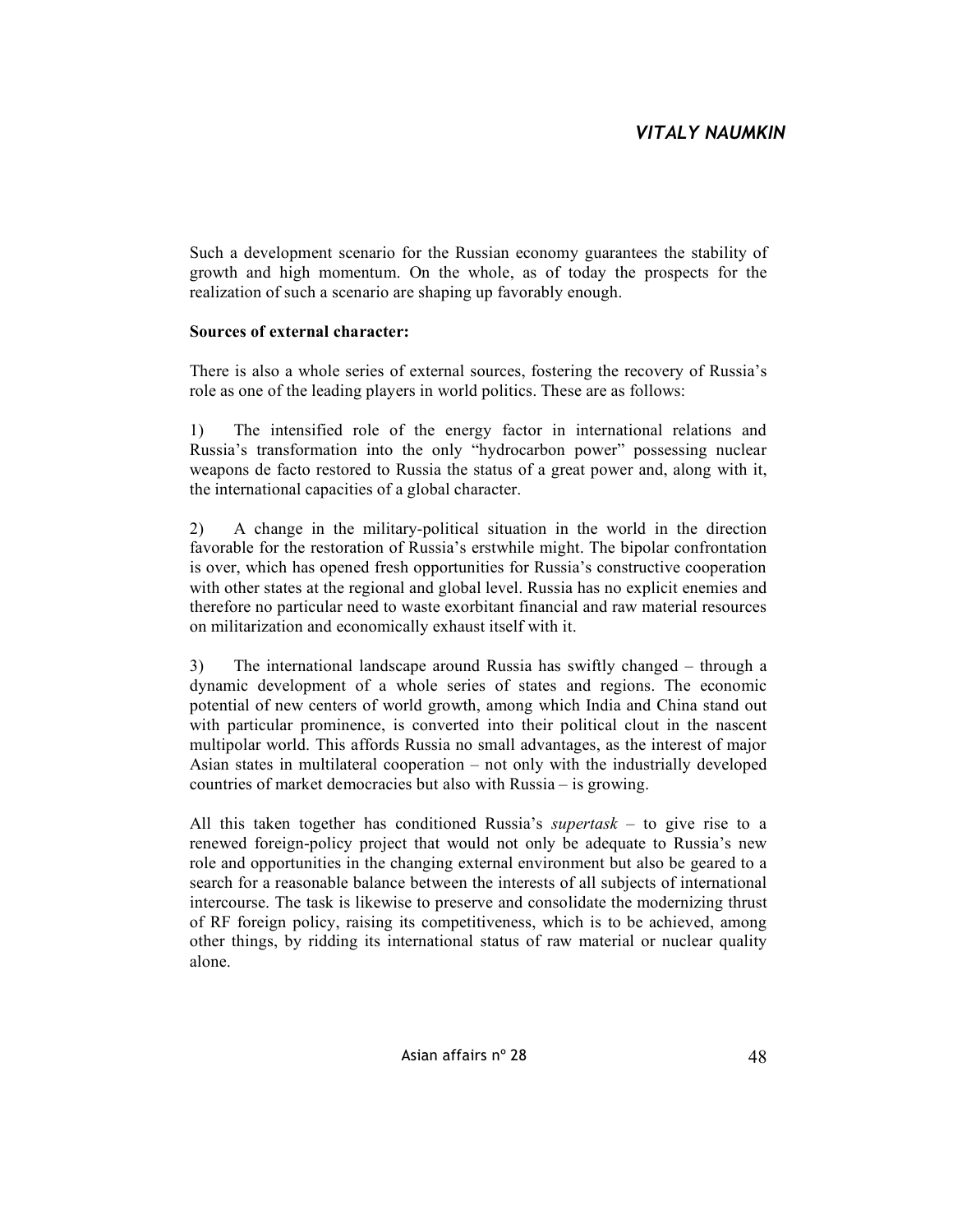#### **Which Events or Factors Have Led to the Current State of Relations between Russia and the West? What Are the Consequences of This for the APR?**

Vladimir Putin's speech (on February 10, 2007) at the Conference on Security Policy in Munich (1) has become a certain watershed in Russia's foreign policy. That speech contained, in a concentrated form, Russia's claims against the world order being implanted by the United States and its allies in Europe, to wit:

a) The introduction into world affairs of the conception of a unipolar world (which ultimately has never come about since the unipolar model, as practice has shown, is not working);

b) A disregard for fundamental principles of international law and increasingly frequent tentatives to supplant the UN by NATO or the European Union;

c) The US desire to tackle international issues on the basis of the so-called political expediency, which generates a feeling of insecurity in countries that do not form part of the Western coalition and becomes a catalyst for arms race;

d) An almost unrestrained in any way, hypertrophied use of force in international affairs, with a consequent sequence of successive conflicts.

The Munich speech and Russia's aim postulated in  $it - to$  pursue an independent foreign policy – signaled the Russian governing elite's intention to adjust the nation's foreign-policy strategy to the changed international realities.

Resurgent Russia was no longer content with the growing discrepancy between its increased capacities (particularly in the politico-military and energy domains) and the unilateral course of Western powers and institutions ostentatiously ignoring Russia's position, shrinking from establishing more trusting and partner-like relations with it. To this should be added the discontent of a section of the Russian political elite with both what it sees as excessive domination of the "raw material" component in Russia's relationship with Europe and the policy of the United States and the European Union in itself, aimed largely at perpetuating Russia's international status as a "raw material" exporter alone – being just an appendage of the developed economies.

There are a number of other factors that have led to the current state of relations between Russia and the West.

Asian affairs n° 28 49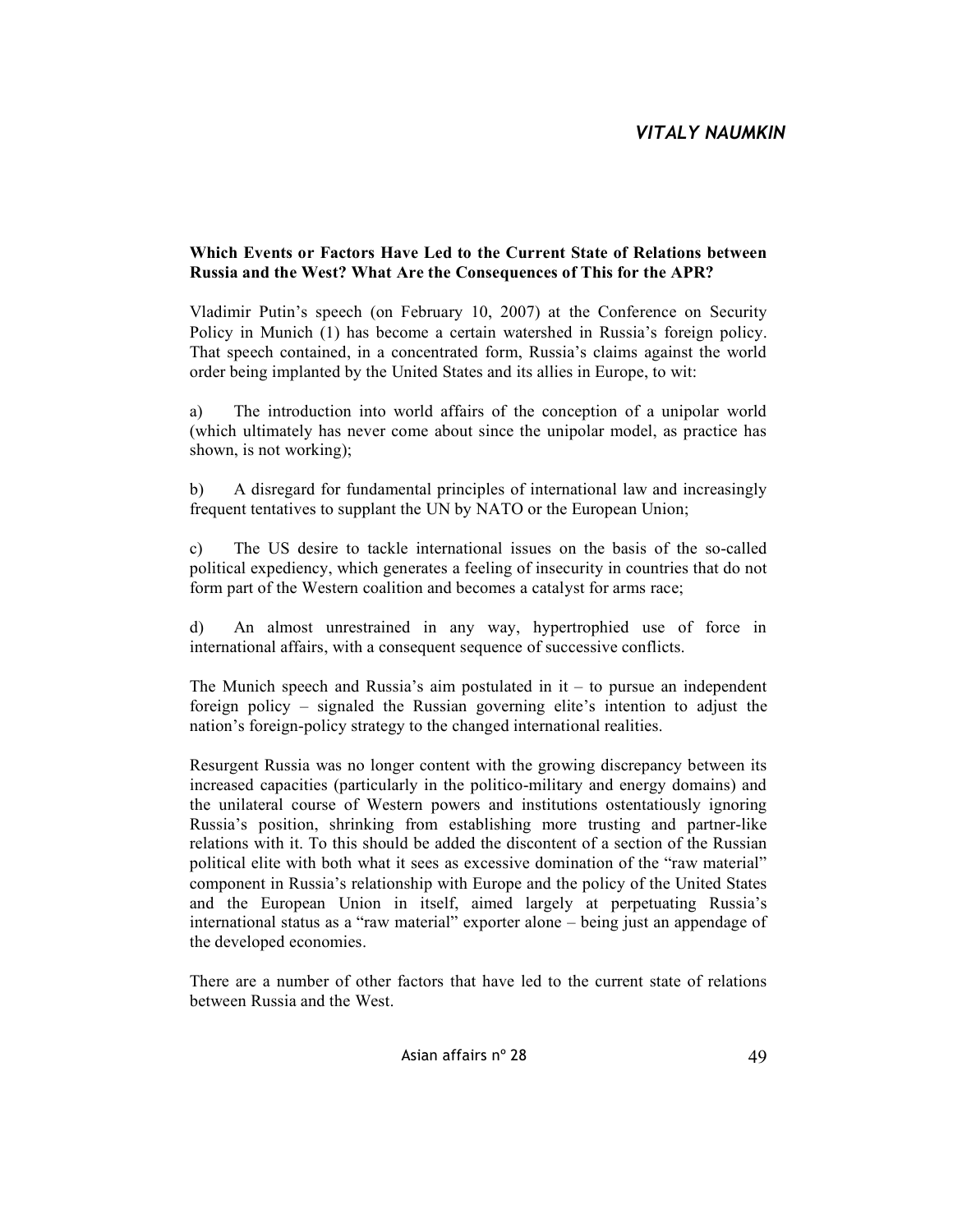First, there is such a permanently active factor as the persisting legacy of the past. In the context thereof, in the West there exist lingering phobias in relation to Russia as the legal successor to the Soviet Union - and in Russia anti-Americanism and anti-Westernism, deeply rooted in the subconscious of the people.

In the Russian milieu, these historical emotions, easily ignited under the influence of certain events, at times engender an engrained feeling of being an outcast and in isolation. But, as distinct from the West, whose political elite is more conservative and therefore, by tradition influenced by Soviet times, views Russia with great wariness and apprehension, in Russia a different trend is discernible. Here in the early  $21<sup>st</sup>$  century a new generation of politicians came to power: sons of the post-Soviet class, self-assured, well-to-do people, who dream of a strong Russia, perceive the West, which they do not fear, pragmatically and without obeisance. They are without the slightest nostalgia for their country's communist past.

The second factor is the invasion of Iraq by the United States and its allies in March 2003. After that act, which ran counter not only to international law but also to the logic of rational behavior, it became definitively clear that one could not reckon on the establishment of any sustainable order in the world whatsoever. And now, if any country, Russia included, cares for preserving its sovereignty, it has, and is free to, seek for the sources of consolidating its positions independently.

Third factor: the "color revolutions" in Georgia and especially in Ukraine, which upon closer examination proved nothing but a very specific model of bringing pro-Western elites to power in these post-Soviet republics. As a result, Russia's disillusionment with the West escalated into antagonism due above all to the fact that these "revolutions" were viewed in Russia as a Western special operation subsequently targeting Russia itself. In the context of the partnership, which started to develop after 9/11, the very existence of the Russia-NATO Council as well as many years of cooperation with the European Union, such behavior of the West and its institutions was judged as bad faith.

Fourth factor, by the middle of the current decade, Russia acquired moral and physical resources, which allowed it to approve itself in those areas of activity where it had and still has competitive advantages in:

a) Power engineering,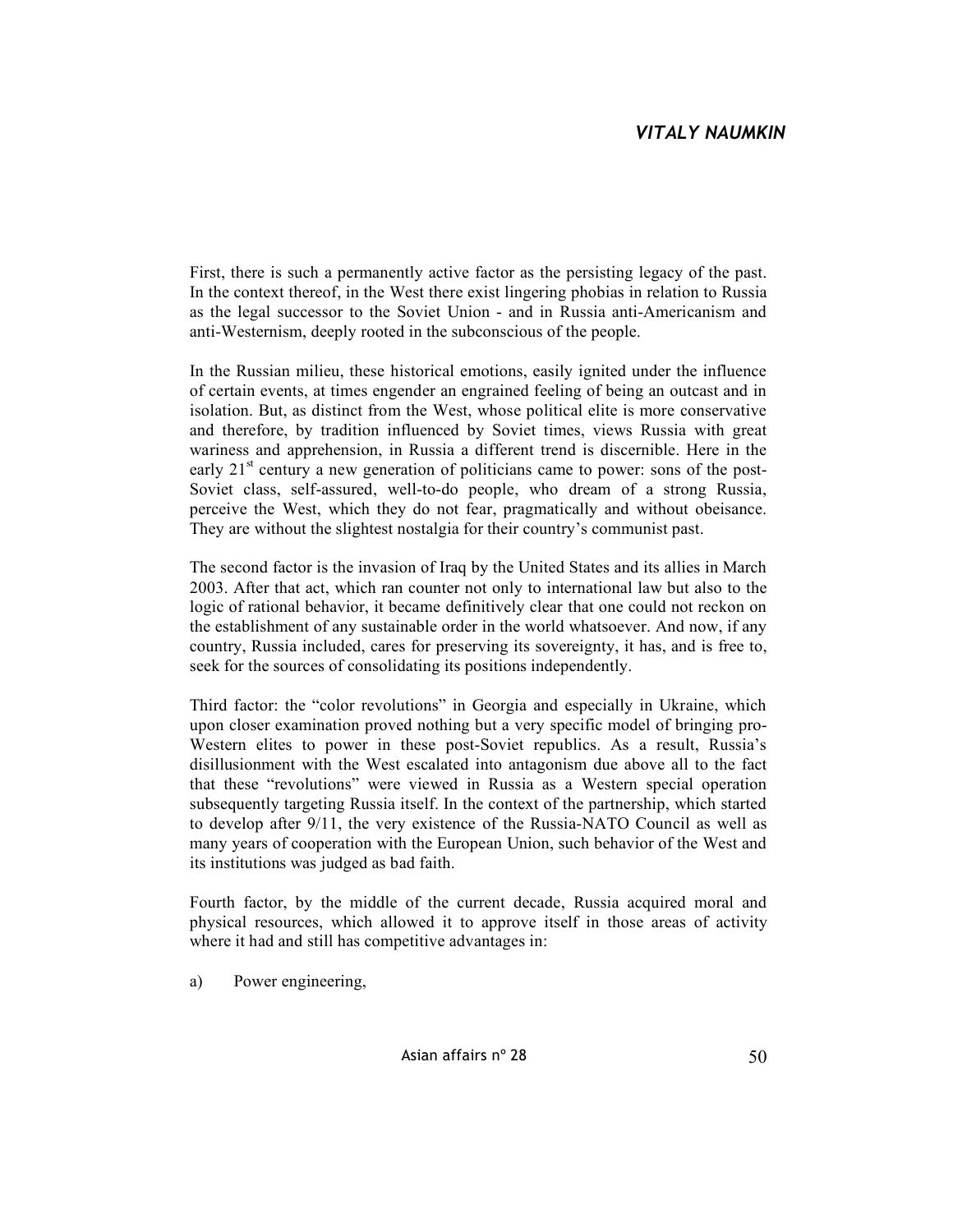b) The field of control over nuclear weapons and non-proliferation,

c) Major international security institutions (Russia is a permanent member of the UN Security Council),

d) The post-Soviet space which continues to be regarded by Russia as a sphere of its primary interests.

Fifth factor: Russia was disillusioned with the impossibility of defending national interests on the basis of universal international rules or those operating in the framework of specific organizations (UN, OSCE).

In Russia's opinion, which was shaped in 2007, it is necessary either to revise the existing rules in view of the new alignment of forces, or not to insist on their obligatory observance. Among the actions reflecting such an approach are the moratorium upon the CFE Treaty enforced by Russia in 2008; Moscow's tough position on Kosovo, as a result of which the process of status definition was finally withdrawn from the UN framework; the nomination of an alternative candidate to the post of managing director of the IMF with a demand for a cardinal reform of that organization; a loss of interest in the fresh agreement with the EU, the slowing of the talks on accession to the WTO; and the virtual denial of the OSCE's credentials.

As an alternative model of international activity, in recent years Russia increasingly begins to resort to ad hoc coalitions – formats expressly formed by certain states to tackle specific problems (the Six for the North Korean settlement, the Five for the Iranian nuclear program, the Four for the Middle East problem, and so forth). They are regarded in Moscow as the most effective.

Summing up the above, one may ascertain that Russia is not quite happy with the international order as it stands now. This refers, in particular, to such of its features as the hypertrophied role of the United States in the key international decisionmaking processes, devaluation of opinion of other states, and underestimation of their needs. At the same time, Russia does not refuse cooperation with the West on the pivotal questions on the contemporary world agenda.

Thus on a number of issues Russia backs Washington – for instance, in the matter of combating international terrorism. On some other problems (the war in Iraq, the conflict over Iran's nuclear program, Kosovo, etc.) Moscow, although it manifests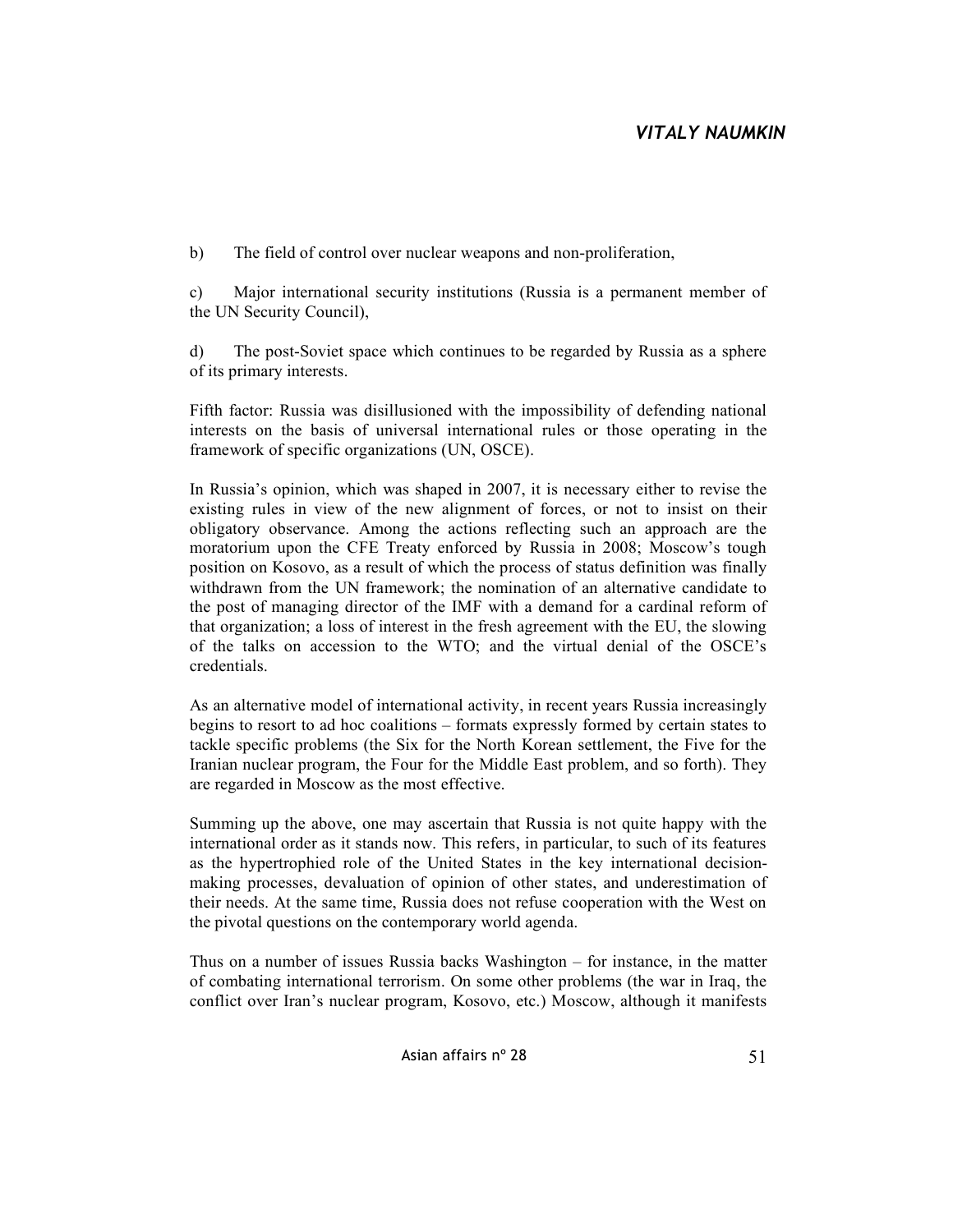an interest in maintaining partnership with the West and the EU, still cautiously keeps a distance from them. Russian diplomacy, while groping for new ways and resources for democratizing the international order and enhancing Russia's role in its formation and regulation, hopes to realize this task also by means of closer cooperation with the Asia Pacific region (APR) countries.

Here a change in Russian relations with the West may result in Russia's transformation in the long term into the biggest player in global power engineering. ASEAN countries gain a possibility of using Russia's energy, and on its basis political, weight as well as a counterbalance to US, China's and Japan's influence in Southeast Asia. If Russia stimulates the development of transport infrastructure (in Eastern Siberia and the Far East above all), it may encourage interest of the APR states in Russia as a transport space between Europe and Asia.

Russia's desire to consolidate its influence in the APR, to give a fresh impetus to the further development of multilateral cooperation with the countries of the region is largely conditioned by the growing interdependence of the world. In Russia it is also taken into consideration that over the last years the Asia-Pacific region has had a commanding lead in world development in the realm of politics and economy.

## **Russia's Key Interests and Priorities in the APR**

Russia's peculiar feature is that it is both a European and an Asian state: most of Russian territory is situated in the Asian continent, only 20 percent is in the European continent. The Asian mainland accounts for the greater part of Russian land borders. But such a geo-economic position of Russia as a connecting space between the zones of European and East Asian integration has so far been used inadequately. Meanwhile, today the Asia-Pacific region, along with Europe and North America, has become one of the centers of world economic integration. And though it is as yet behind the macroregions in question in terms of economic indicators, it surpasses them in development momentum.

The APR zone produces two thirds of the global gross domestic product, concentrating a sizable part of world investment capital. Here powerful integration processes are in progress, which transform the complementarity of national economies into their competitive advantages. In general, the importance of the APR for Russia is great: in the region there is a ramified network of economic ties, tremendous investment and human resources and a receptive market, reliance on which is able to impart a positive dynamics to the economy of Russia itself.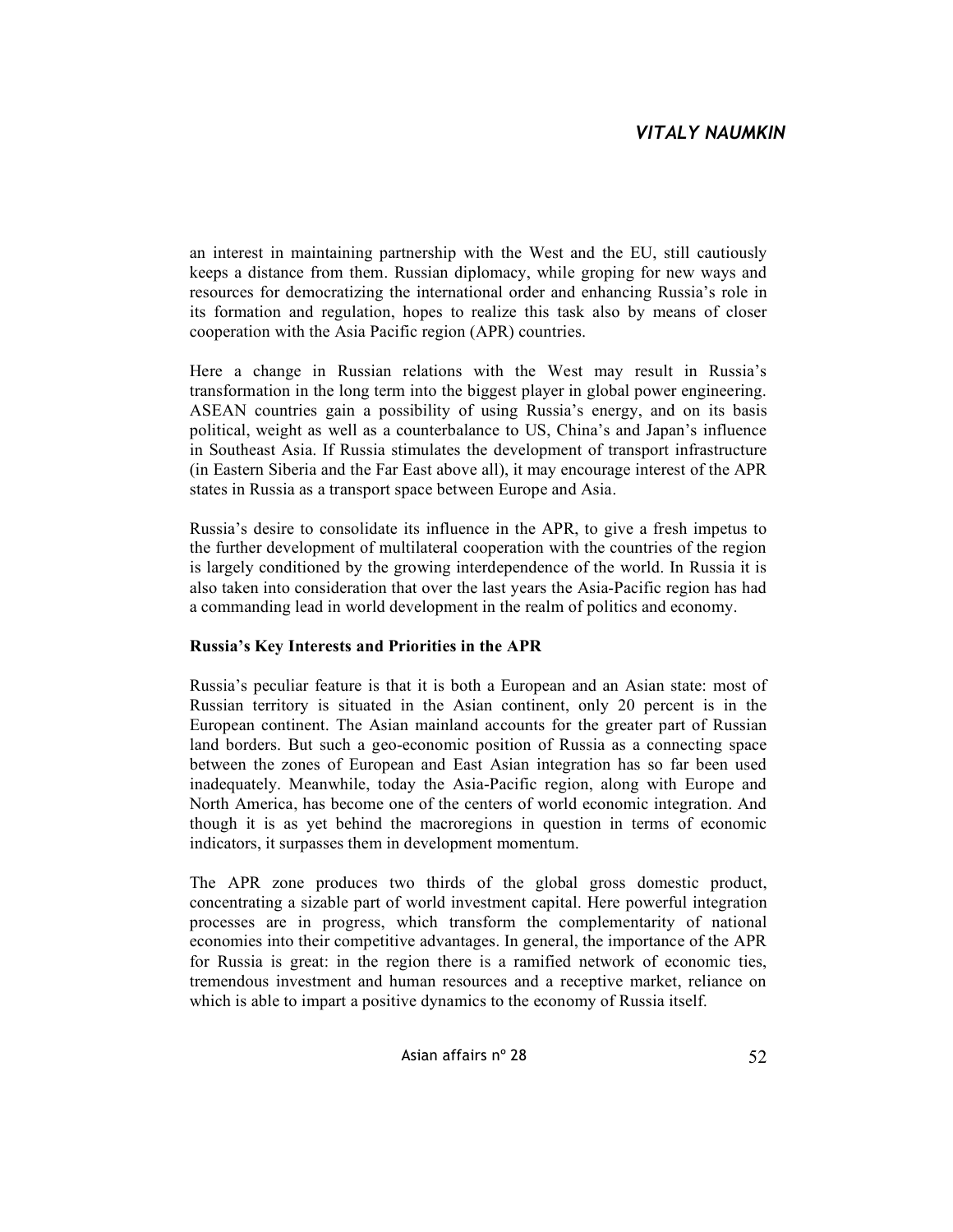But the APR not only constitutes a major section of the world economy. This is a region with a high conflict potential. Therefore an important condition for achieving a sustainable economic growth is to ensure stability and peace along this enormous space. The Association of Southeast Asian Nations (ASEAN), whose activity in this domain has certain similarities with the work of the Shanghai Cooperation Organization (SCO), has become an effective mechanism for discussion and resolution of issues involved in meeting current challenges and threats in the region.

The significance Russia attaches to the development of ties with the APR was attested to by the first Pacific Economic Congress held in Vladivostok on July 28- 29, 2007 under the motto "Russia and the APR Countries – from Cooperation to Integration." It noted that public concord and the general improvement of the business climate in Russia, macroeconomic stability, and purposeful regional policy are factors of economic prospects of the Russian Far East and the entire Asia-Pacific region.

## **Russian Business interest in the Asia Pacific Region**

There are quite a few factors shaping Russian business interests in the APR. The most significant are as follows:

1. This region is located in the immediate proximity of the Russian frontiers and due to this alone will remain a zone of Russia's vital interests in the foreseeable future.

2. Russia is interested in gaining new market outlets in the APR, in expanding its raw material base, diversifying the activity of domestic oil and gas corporations, in cutting production costs and acquiring extra competitive advantages for exports.

3. Cooperation with the APR developing countries enables Russia, which is interested in consolidating alternative global forces, to secure a respectable place in the mechanisms collectively safeguarding stability and security in this strategically important and economically promising region of the globe. Russia also gains an opportunity to realize more efficient efforts to create a new, equitable multipolar world, to diversify the routes of its entry into the network of global economic ties and international relations.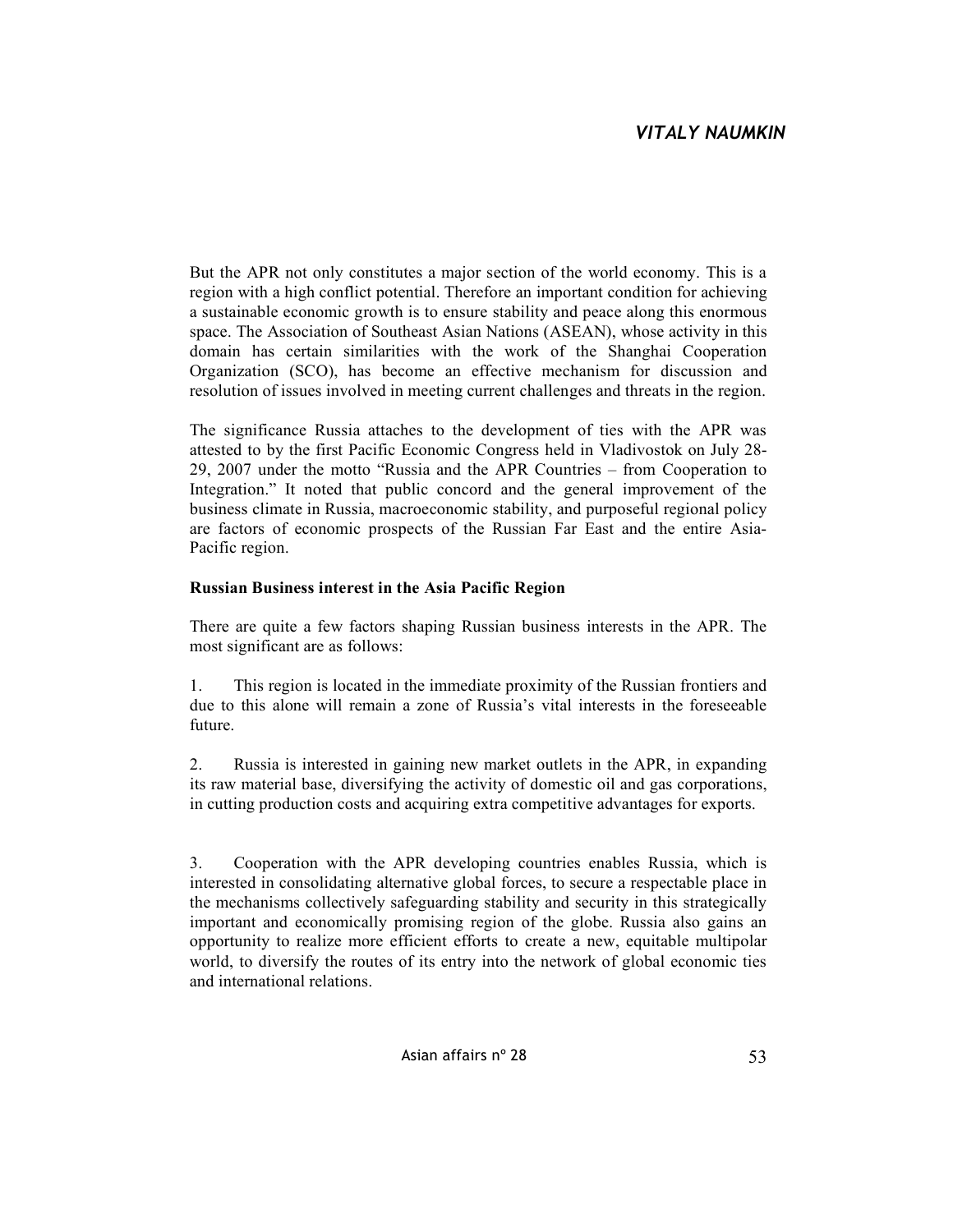4. Apart from the political factors, the economic interests of its financial and industrial sector, and also its military industrial complex play a substantial role in Russia's desire to launch cooperation with the APR.

5. Since in recent years developing Asia accounted for two thirds of growth in global demand for energy resources, Russia is greatly interested in cooperation with the countries of the region in the raw materials and energy domains. If Asia keeps strong positions in the latter, raw material prices will retain the same positions, whereas Russia, which sells its primary products, will replenish its treasury with extra revenues.

6. Another aspect of Russian interests in the APR relates to the domains of high technologies, aeronautical engineering and shipbuilding rather highly developed there.

7. Finally, Russia intends to realize, by means of trans-border cooperation, the potential of the Asian-European transport corridor.

In order to implement the goals to be sought, Russia was, and still is, to bridge over serious difficulties, competition with the West in the first place. Indeed, its political and economic clout in all the geographical zones of the APR has historically been great. Western capital entrenched itself in most of the economic spheres of the countries of the region, in their arms markets, which additionally restricts Russia's possibilities, creating a serious competitive environment for the promotion of its interests. However, assurance to Russia is given by the fact that on the part of the countries of the Asia-Pacific region one can discern an interest in it as a political ally and economic partner.

## **Oil politics**

A key role in Russia's relations with the APR countries belongs to power engineering. In order to keep high export earnings and influence in world politics, Russia does not abandon its intention to reorient a portion of its exports from Europe to Asia. This process will take many years to accomplish but in the end will make it possible to reduce tensions in relations with the European countries and effect a rapprochement with neighbors in the East, China and India above all.

With the launching of the East Siberia–Pacific Ocean (ESPO) pipeline network, Russia will account for 6-6.5 percent of the Asian oil market. According to Deputy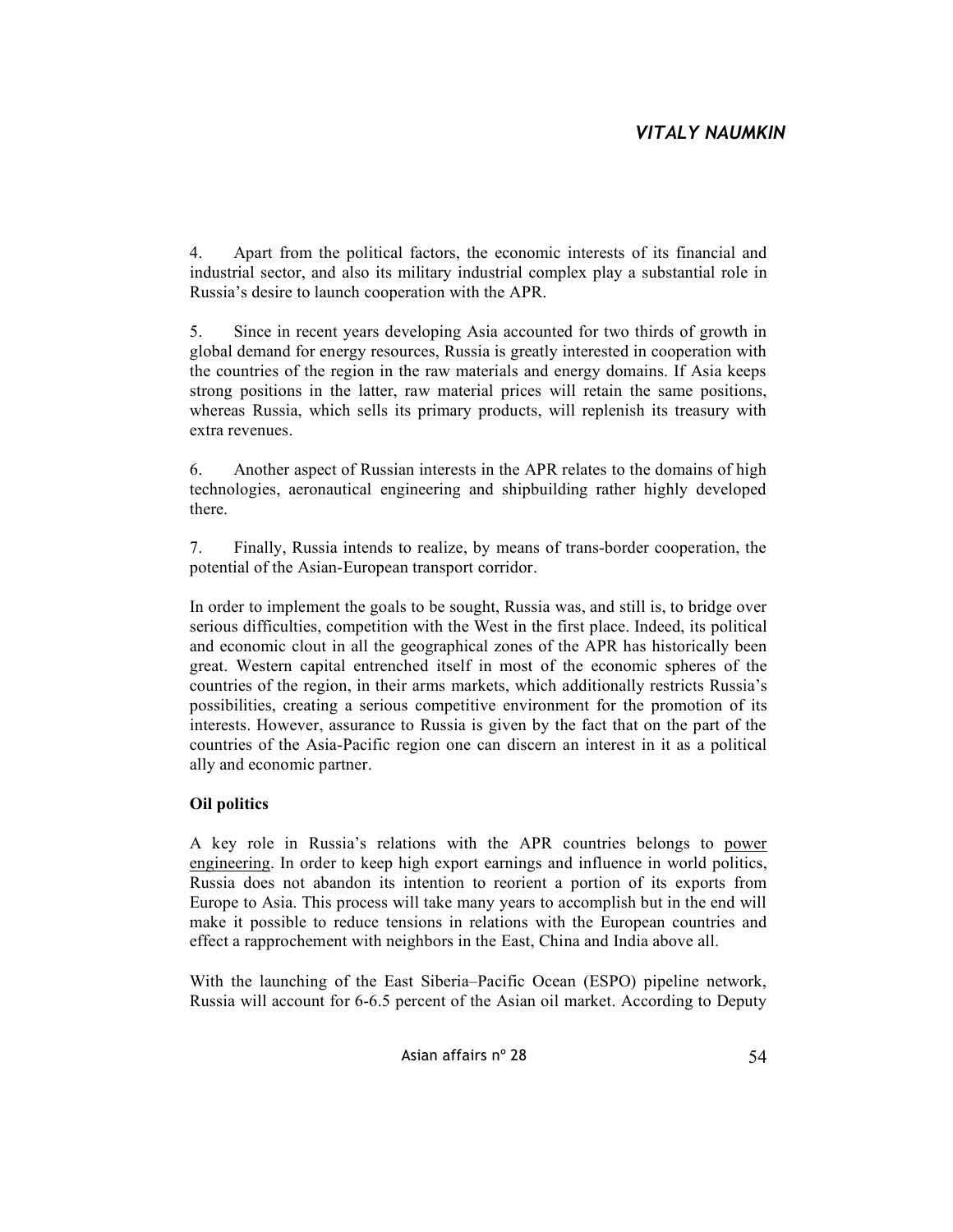Head of the Ministry for Industry and Energy (Minpromenergo) Andrei Dementyev, by 2015 in Eastern Siberia and Yakutia oil production will reach up to 40 million tons of oil a year and by 2025 reach up to 80 million tons.

As reported by the International Energy Agency, the demand for oil in the countries of Asia is growing at a rapid rate, in recent years from 1.6 to 2.2 percent a year. In this connection, it may be expected that in 2015 it will reach 1,460 million tons, so that to fill the 6.5 percent quota, Russia by that time will have to export 95 million tons of oil a year (2). In light of this, Europe has to gear itself up for a substantial reduction in imports from Russia. Also known are the chief potential recipients of oil in the  $21<sup>st</sup>$  century: these are China and India, which Russia hopes to engage in a geo-strategic partnership by attaching them by energy supplies.

Gazprom occupies relatively modest positions in the APR, since the export of gas fuel is possible chiefly in liquefied form (whereas to the European countries natural gas from Russia is supplied in a cheaper way – by pipeline). Nonetheless, the company shows interest in varied projects for the production and transportation of hydrocarbons in the APR countries.

Thus in 2008 it is planned to start commercial production of LNG on South Sakhalin in the framework of the Sakhalin II project. This heightens the interest of the APR countries towards liquefied natural gas. On the other hand, the states of the region feel a growing interest in investing in the Russian LNG production. Australia and Indonesia possess an experience in LNG production and are preparing to expand it. These countries' technical expertise may become helpful to Russian business.

As the economic position of the Russian Federation improves, democracy there develops and the rule of law is consolidated, Russia's opportunities are increasing within a number of interstate APR associations – the APEC in the first place. Russia acceded to that organization in 1998, having demonstrated once again that besides the European Union and the CIS, in foreign economic relations the country orients itself towards other regions as well. APEC membership of such states as the United States, Japan, China, the new Asian industrial nations conditions an important role of that integrationist grouping in the world economy. The prospects of further economic development of the APEC countries impel Russia to intensify links with them. The official statement on Russia's readiness to preside over the APEC summit in 2012 became the latest initiative and it was decided that Vladivostok would host that forum.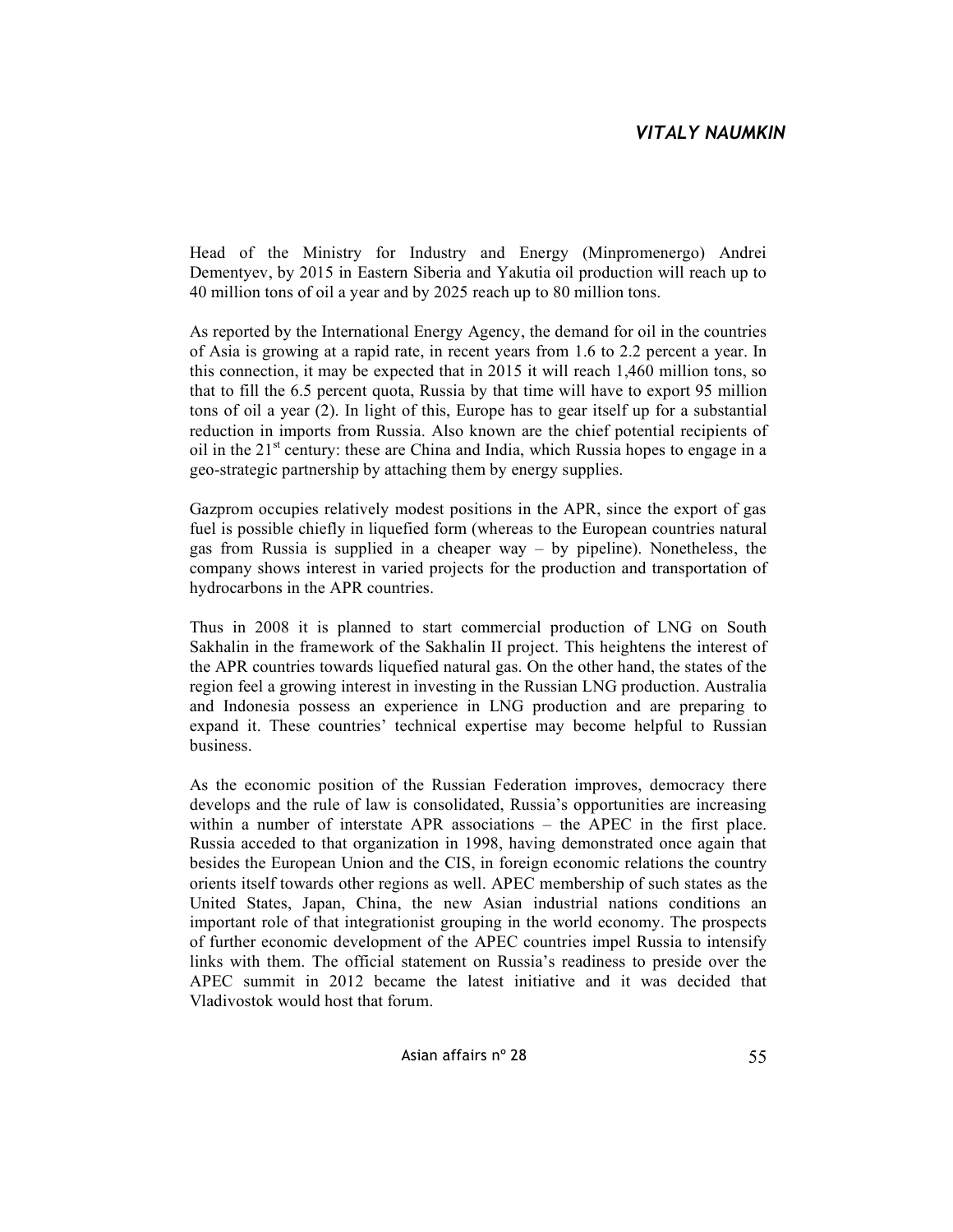Aside from Russia, another twenty countries and territories are APEC members. However, five of them alone – China (according to Rosstat data, USD 15.8 billion in 2006), the United States (8.9 billion), Japan (4.7 billion), the Republic of Korea (2.5 billion), and Taiwan (USD 0.9 billion) - account for more than 90 percent of Russia's exports.

Russian deliveries to almost all countries of Southeast Asia remain very unstable and depend on individual large contracts (for example, those involving exports of arms and military equipment). Moreover, even the five-year average for Russian exports to the countries of South Pacific Basin (especially to Japan and the United States) was growing slower than to other regions. This said, Russia's share, as a commercial partner for all the APR countries remains negligible. Even in China the specific weight of Russian shipments in the country's total imports is only 2 percent, in Vietnam 0.9 percent, in South Korea and Japan 0.8 percent each, in other countries still less so (for comparison: in Belarus nearly 60 percent, in Ukraine 30 percent, in the Netherlands 8.6 percent, Italy 5.7 percent, Germany 2.7 percent, etc.) (3).

Yet, of less significance are the Russian investment ties with the APR countries: just about 15 percent of direct investments accumulated abroad by the Russian multinational companies fall on this region. The specific weight of investments from the APR in the total amount of direct investments allocated in Russia is not much greater (with United States and Japan largely playing a notable role).

The as yet insufficient development of Russia's economic contacts with the countries of the Pacific Basin is especially remarkable in view of the fact that APEC activity (as distinct from such integrationist groupings as the EU or NAFTA) is focused almost exclusively on economic questions. In this connection, one should expect greater payoff from contacts at the level of companies. It is no accident that the Business Advisory Council, in which each country has three business representatives, is functioning as part of the APEC. Unfortunately, the work of the Russian participants in the Business Advisory Council so far bears a largely formal character.

And whereas in the European area of focus (for instance, in the framework of the EU-Russia Industrialists' Round Table) (4) the national business people could already formulate a more or less consolidated position on certain problems of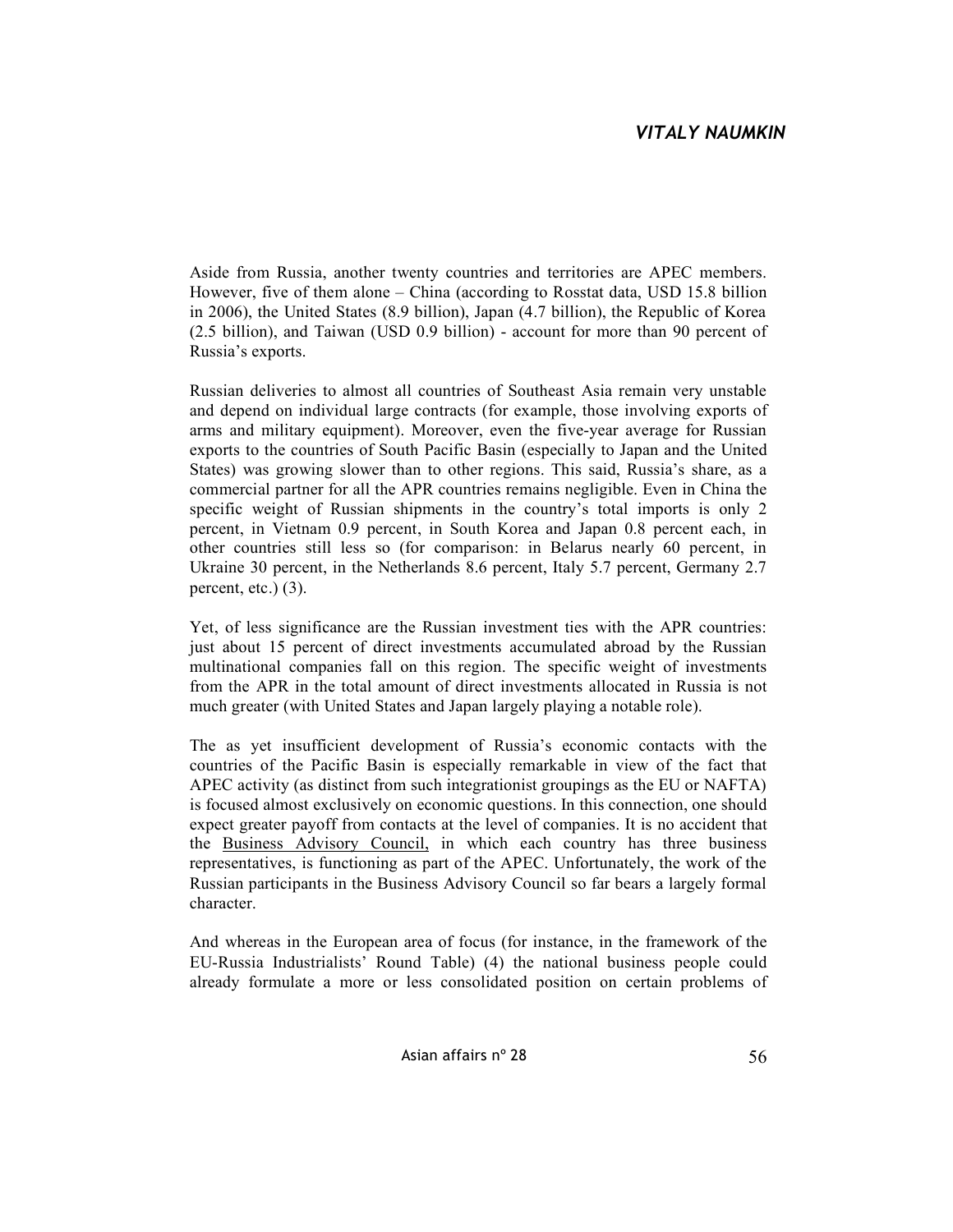strategy for the development of foreign economic ties, in the Asian area of focus they have not so far been noted for being particularly active.

On the whole, Russian companies are familiarizing themselves with the Asia-Pacific region rather cautiously for the time being. Certainly, competition takes its toll, since virtually in all countries of the region markets with a cheap labor forces exert pressure.

However, many experts also note the problems of an informational character – Russians for the most part still have a faint idea of the opportunities that are being opened up for business in the APR countries and, which is the main thing, the ways to avoid hidden "rocks under the water" in building business relations with their Asian partners. But on the whole Russia strives to make a real contribution to the region's economic development, conscious of being an integral part of the APR. In the process, our country does not seek any unilateral advantages for itself, developing relations with Asian partners on the basis of equitable cooperation and mutual benefit.

### **Which Factors Can Shape Up Russia's Interests and Priorities in the APR for the Coming Decade or beyond?**

The general economic trends in the world promise to be positive, but the ongoing and most likely aggravating political and military instability in the Middle East will adversely affect the entire global situation. The most optimistic scenario would not even be the settlement of the current conflicts but at least the prevention of their escalation.

Energy will remain key among factors shaping up the future of the world. But by the second half of the forecast period the present acuteness of energy problems will have been partially eliminated. Energy flows will be in part reoriented in the direction of the growing economies of Asia. The role of power engineering and especially traditional energy sources for the United States and the European Union will begin to lessen. And Russia has to take it into consideration so as not to be confronted with future risks generated by an overstated appreciation of its role of an "energy power."

US activism in the view of many analysts will probably wane, victim of the inevitable "post-Iraqi syndrome." However, by the end of the forecast period, the United States might proceed to a partial restoration of its international positions,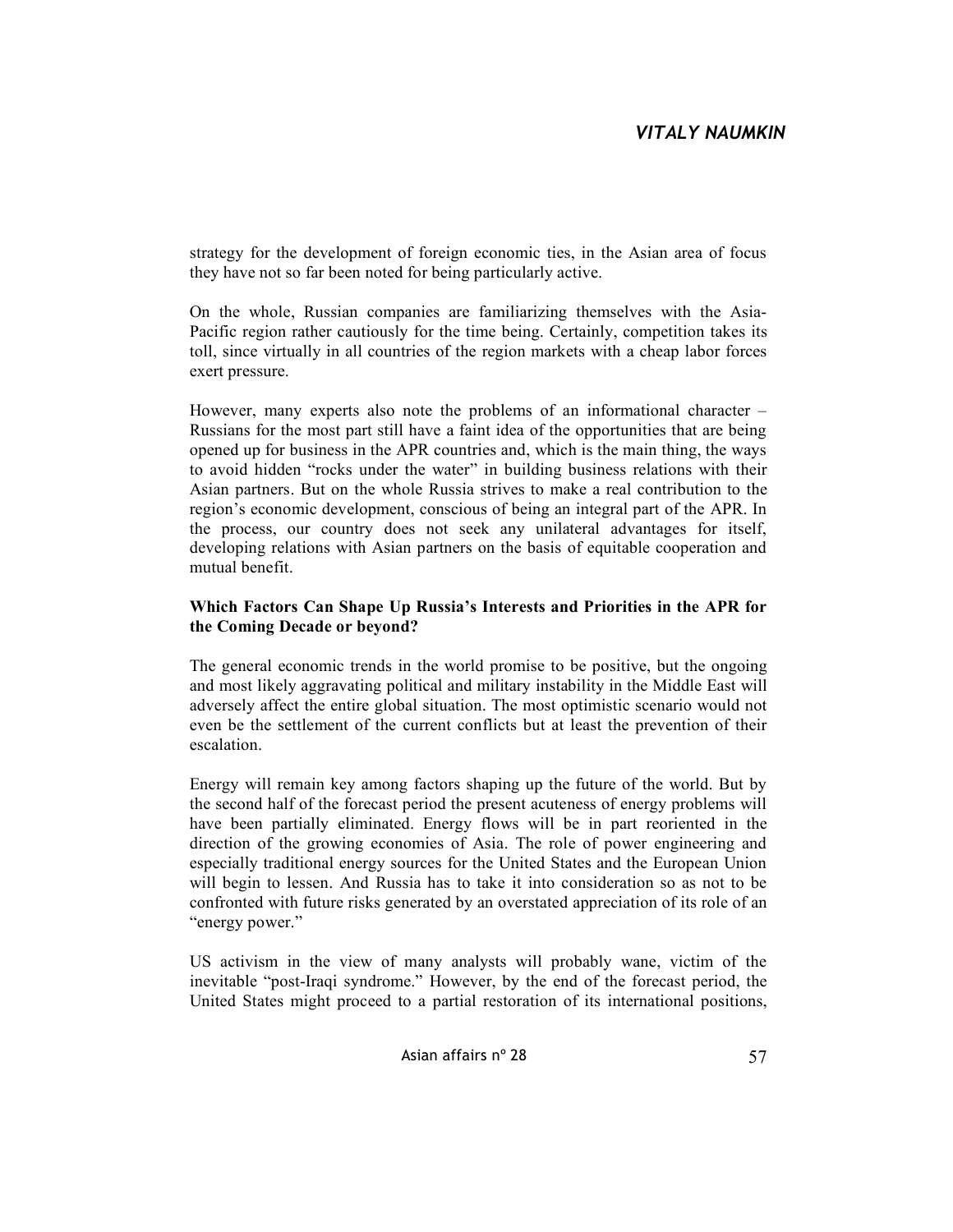although it will no longer be able to claim the role of the "only superpower" which even previously was to a great extent more apparent than real and largely boiled down just to ambitions to perform such a role.

The APR will keep its progression along the path of transformation into a center of world economic growth. Tendencies towards "soft" integration will make themselves felt there, which by the middle of the decade may even begin to take on the form of institutions.

In the security field, many Russian analysts believe, emphasis will be placed not on dismantling the present-day politico-military structures and not on creating "balance beams" with the participation of China. New multilateral regional security frameworks, for instance, on the basis of the six-party mechanism for tackling the North Korean nuclear issue, will be formed. Concerted action to counter new and untypical security threats will also be intensified.

China will be able to keep its high economic growth rates at the level of 9 to 9.5 percent, ensuring for the East Asian region the world's highest development momentum. Underlying such a forecast is the tendency, in evidence since the middle of the current decade, towards a shift in the factors of economic growth to internal consumption rather than export-led growth. The basis of the shift is formed by the urbanization of over 700 million-strong Chinese peasantry and the outrunning growth in the numbers of the middle class.

At the same time, China may be confronted with threats and risks, which under certain conditions may lead to a deep crisis. It can be triggered by internal and external economic and, to a smaller degree, foreign policy "detonators." In the short term, the social, financial, and energy spheres of the PRC will remain the most vulnerable. Added to these will be the Taiwan issue in the mid-term and ecology in the long term.

The impact of the India factor will gradually grow. Still, by 2020, New Delhi, having consolidated its positions in South Asia, as many Russian strategic analysts believe, will not be able to become a competitor to the traditional leaders in the APR. And accordingly this state most probably will not be able yet to play the role of a counterbalance to Chinese and Japanese influence in the Asia-Pacific economic and political space. In a trilateral format "Russia-India-China" India will strive to put an emphasis on the development of bilateral ties.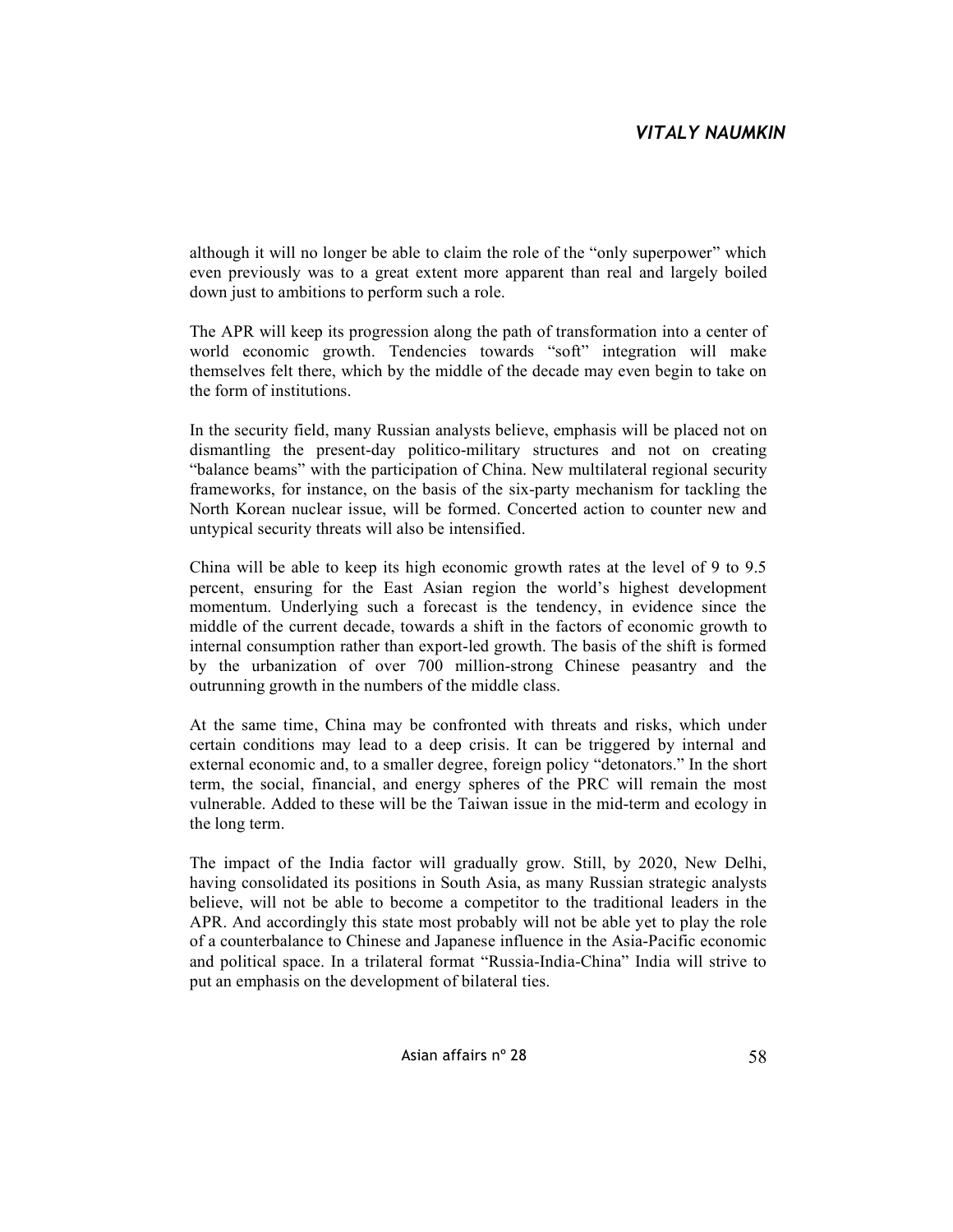### **What scenarios for the future?**

There exist several forecast scenarios of world development and the APR (5).

Let us examine the pessimistic scenario, which presumes a gap in development and a grave economic and political conflict between the industrially developed countries and the new Asian leaders in economic growth (China, to a lesser degree India). The erection of barriers in the developed countries as a reaction to a massive expansion of Asian producers will not only slow down worldwide development but is capable of provoking serious disruptions in the functioning of the world economy (the commercial, foreign exchange, and financial systems). Both sides stand to lose, and so does Russia even if it tries to keep neutrality.

In the security sphere under such a scenario an erosion of the non-proliferation regime will occur, along with an expansion of the nuclear club, also by including a number of APR countries that may unveil nuclear programs. Besides Israel, India, Pakistan and North Korea, these are not only Iran but, for example, South Korea and Japan. The proliferation of nuclear weapons could be fostered by the new stage in the development of atomic power engineering.

In the Far East, China in the worst-case scenario would attempt to regain Taiwan (this may be provoked by Taiwan itself), which would spark off a crisis in Chinese-American and Chinese-Japanese relations. Such a turn of events would be unlikely to meet Russia's interests, as it would imply a dramatic destabilization of the entire APR with consequences that are hard to predict.

If efforts to create regional security systems in the APR, to strengthen the mechanisms ensuring global security under the auspices of the modernized UN fail, then by 2020 one cannot rule out a resumption of keen rivalry among new regional centers of power. These would compete for domination over regions of vital importance for Russia and even certain regions of Russia itself (the Primorye region and the Far East).

In the emerging situation, Russia would have no other choice but to remain a mighty nuclear power in the foreseeable future (at least for the next 20-25 years). It would also be forced to accelerate the creation of advanced capacities in science and technology related to key avenues of research into means of warfare, to expand work on the means ensuring effective counteraction against US ballistic missile defense, including the various means of both overcoming and neutralizing thereof.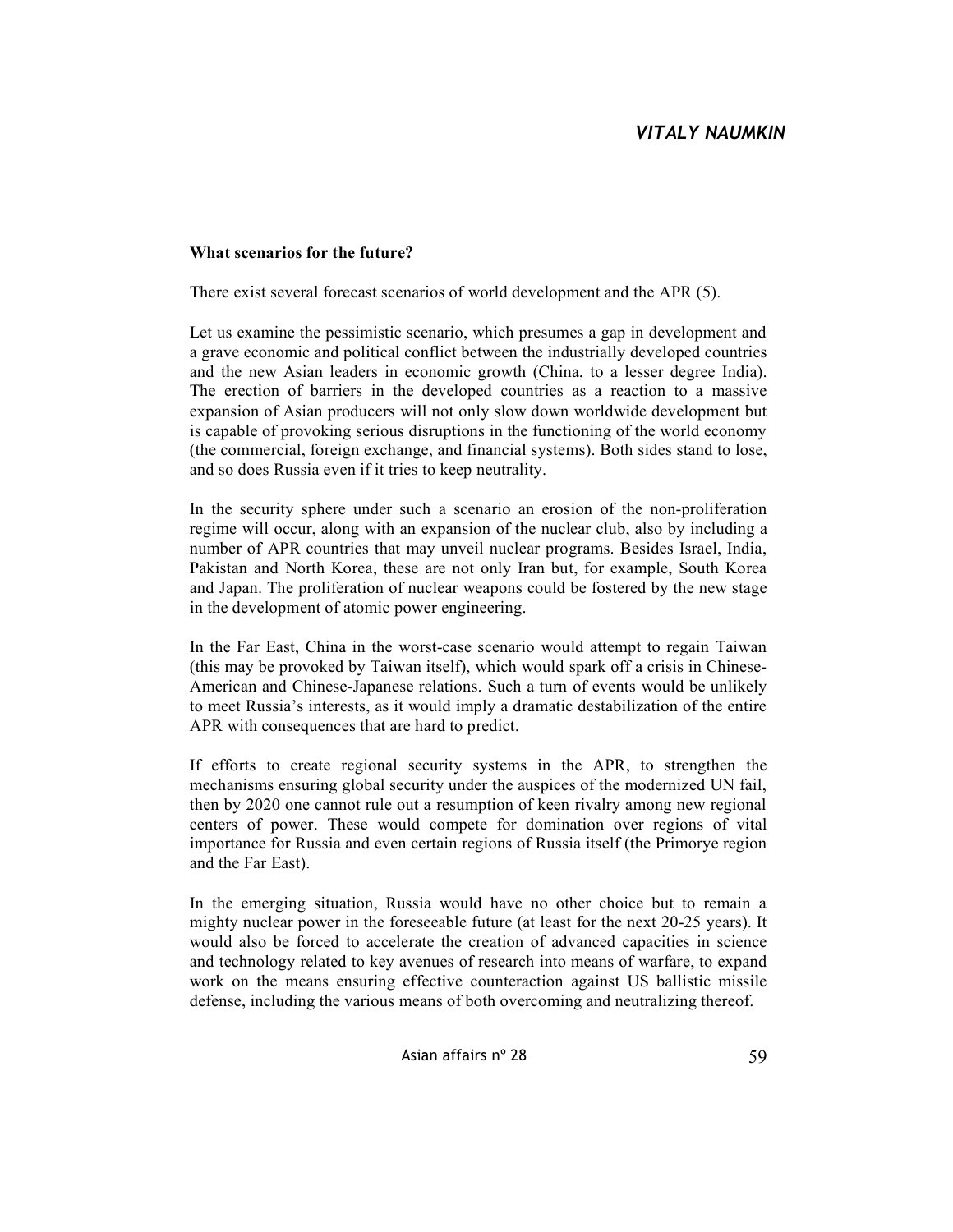However, one may also examine a fully optimistic scenario.

An accelerated development of the world economy may continue, maintaining average rates of growth based on the economic turnaround in China and India (8-10 percent each). A realization of such a scenario requires worldwide stability both in major markets and in the political realm, a substantial improvement in terms of further liberalization of the flows of principal benefits, services and resources, rapid technological progress (including through expansion of innovation space and breakthroughs in a number of areas), as well as raising the efficiency of economic policy (in the industrially developed countries, among others).

In the security domain, the dominant tendency would be towards continued stability of the political situation in the APR. Competition between the chief political actors would not escalate into outright military political conflicts, since antagonisms would be softened by the need to interact in the economy, energy, ecology, struggle against terrorism and other threats (natural disasters, epidemics like Bird Flu, and so forth). Under any conceivable version of aggravation of events, the growing economic interdependence in the couples Beijing-Washington and Beijing-Tokyo would set the limits of the worsening of their political relations.

The share of APR countries in Russia's oil exports, as forecast by the Russian delegate in the UN Economic and Social Commission for Asia and the Pacific (ESCAP), may increase in 2020 from the current 3 percent to 30 percent, which would become an important contribution by the Russian Federation in the matter of ensuring energy security in the APR.

As far as the gas industry is concerned, the basis for cooperation in prospect will become projects within the framework of the Russian program for the creation in Eastern Siberia and the Far East of a unified network for the production and transportation of gas and gas delivery with a view towards eventual exports to the markets of the APR countries. The ESCAP will become a good forum for dialogue between producers and consumers of energy in the APR for the purpose of ensuring energy security and a search for the most effective solutions to energy problems.

## **A Forecast for Russia**

The most plausible scenario of global economic development is by and large favorable for the prospects of the Russian economy. Still, not only does it not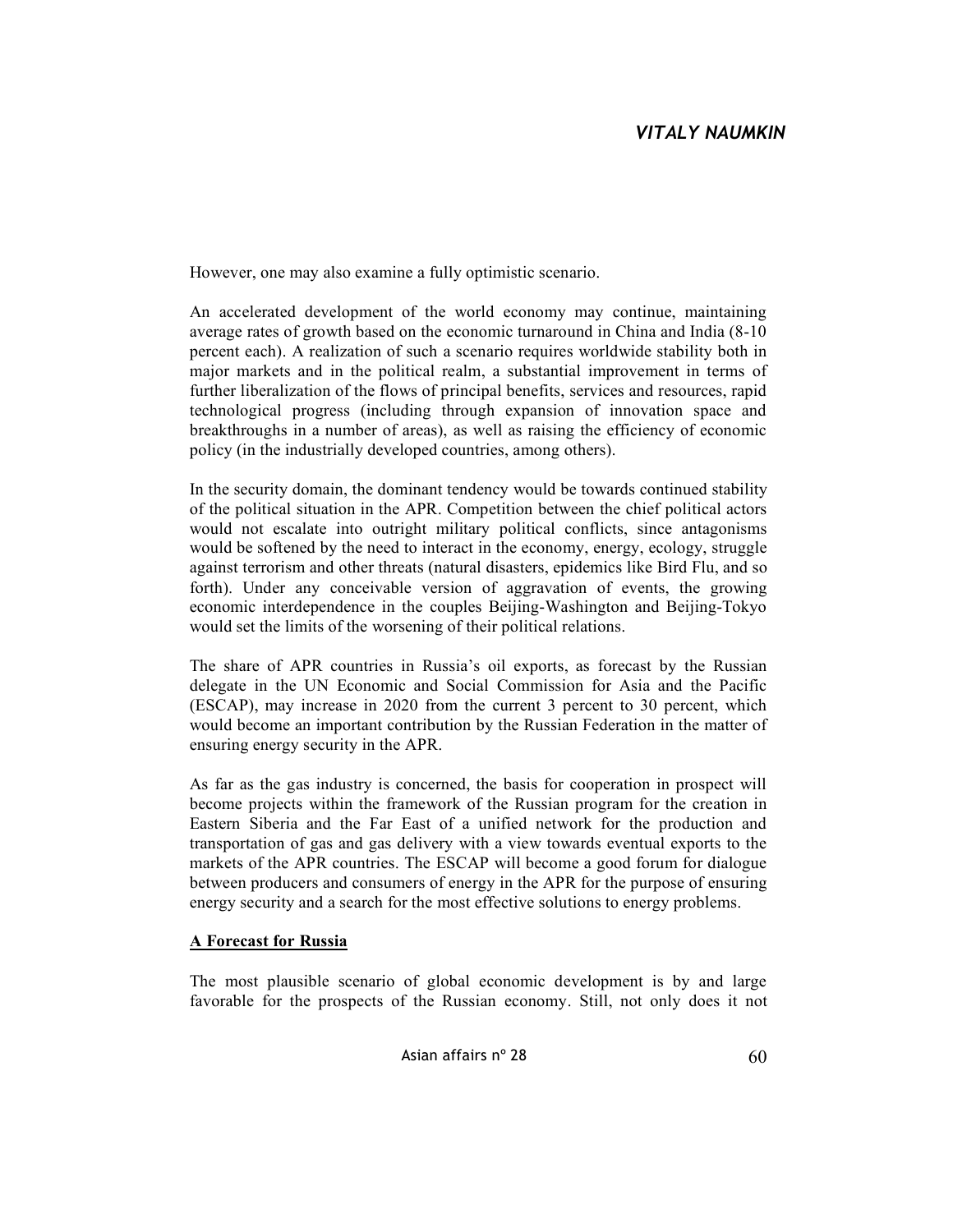guarantee the sustainability of development and high momentum, but is fraught with risks that may outweigh opportunities. Therefore the trajectory of Russia's movement in the coming ten years will to a significant extent be determined by the ability of both the political authority and business to make use of the chances offered.

The growth of economic and scientific and technological ties with the European countries where innovative development in the forecast period will be prioritized, will enable Russia to enjoy the benefits of international technological and production cooperation as applied to the APR countries, where Russia will seek to decrease the domination of the energy factor, ridding itself of the role of supplier of exclusively raw materials and energy resources to this region.

❆❆❆❆❆❆